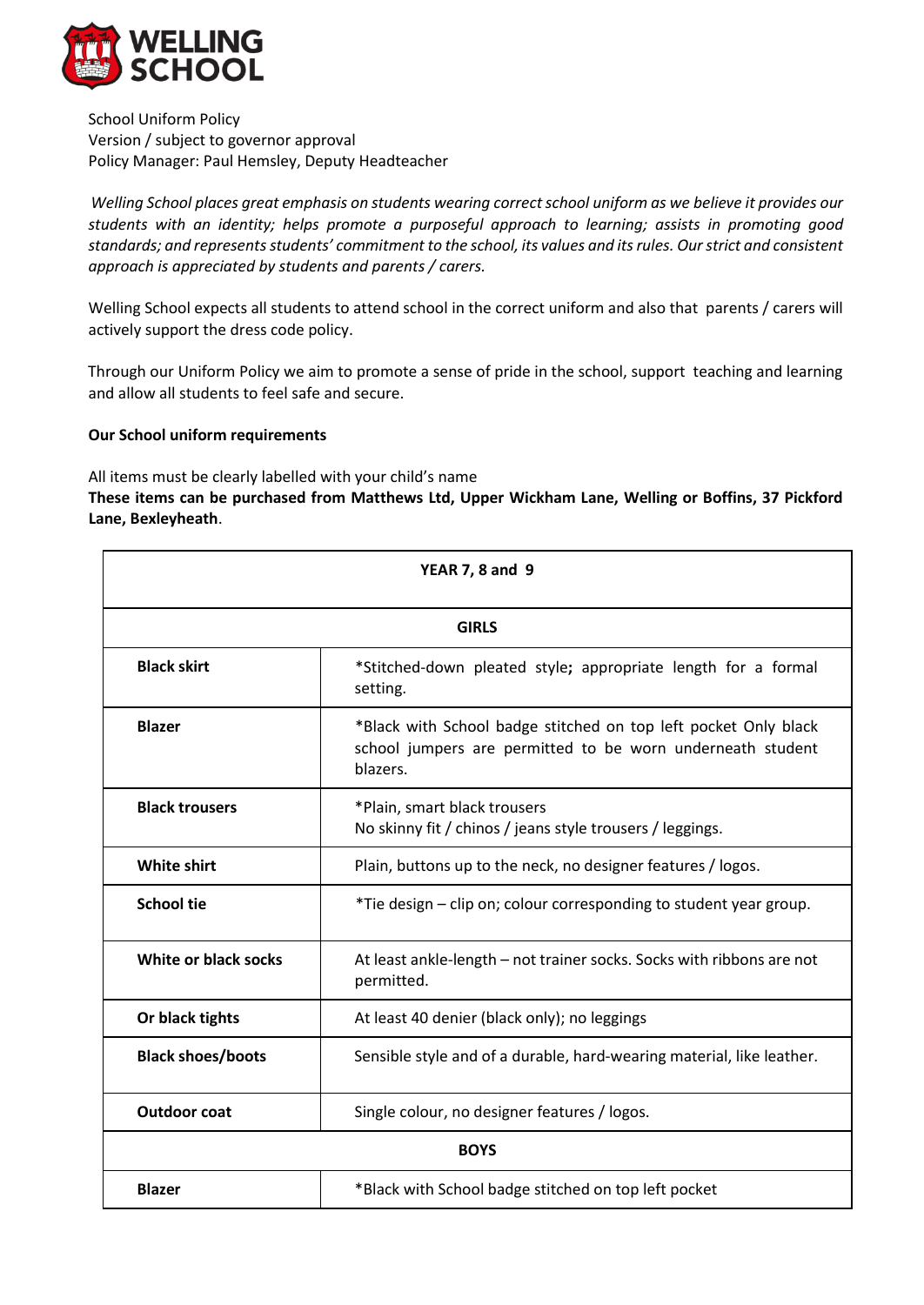

| <b>Black trousers</b>              | *Plain, smart black trousers<br>No skinny fit / chinos / jeans style trousers / leggings. |  |
|------------------------------------|-------------------------------------------------------------------------------------------|--|
| White shirt                        | Plain, no designer features / logos.                                                      |  |
| <b>School tie</b>                  | *Tie design – clip on; colour corresponding to student year group.                        |  |
| <b>Black</b><br>V-necked<br>jumper | *Plain, fine knit                                                                         |  |
| <b>Grey or black socks</b>         | At least ankle length; not trainer socks                                                  |  |
| <b>Black shoes/boots</b>           | Sensible style and of a durable, hard-wearing material, like leather.<br>See Appendix 1.  |  |

# **P.E. kit – girls and boys (All Years)**

Parents are advised to ensure that all items of PE kit are clearly labelled to avoid loss.

- Rugby shirt, a white, black or red polo shirt and shorts (with school logo on them)
- Socks
- Black tracksuit bottoms
- Girls may wear a plain red or black sweatshirt over their polo shirt instead of a rugby shirt (no hoodies)

# **School Uniform Years 10 & 11**

**Years 10 & 11 Uniform Requirements** 

All items of school wear with an \* must be purchased from our school wear suppliers: **Matthews Ltd, Upper Wickham Lane, Welling or Boffins, 37 Pickford Lane, Bexleyheath.**

| <b>GIRLS</b>          |                                                                                                                        |  |
|-----------------------|------------------------------------------------------------------------------------------------------------------------|--|
| <b>Black Skirt</b>    | *Stitched-down pleated style; appropriate length and no more than<br>10cm above the knee; not tight fitting.           |  |
| <b>Blazer</b>         | Black with school badge<br>Only school jumpers/cardigans are permitted to be worn underneath<br>student blazers.       |  |
| <b>Black trousers</b> | Plain, smart black trousers<br>No skinny fit / chinos / jeans style trousers / leggings.                               |  |
| <b>White shirt</b>    | Plain, buttons up to the neck, no designer features / logos                                                            |  |
| Jumper                | Yr 10 - Black V-necked jumper/cardigan (plain, fine knit) Yr 11 - Black<br>V-necked jumper/cardigan (plain, fine knit) |  |
| <b>School tie</b>     | Yr 10 - Tie design - clip on; colour corresponding to student year<br>group.<br>$Yr 11 - black$                        |  |
| White or black socks  | At least ankle height - not trainer socks. Socks with ribbons are not<br>permitted.                                    |  |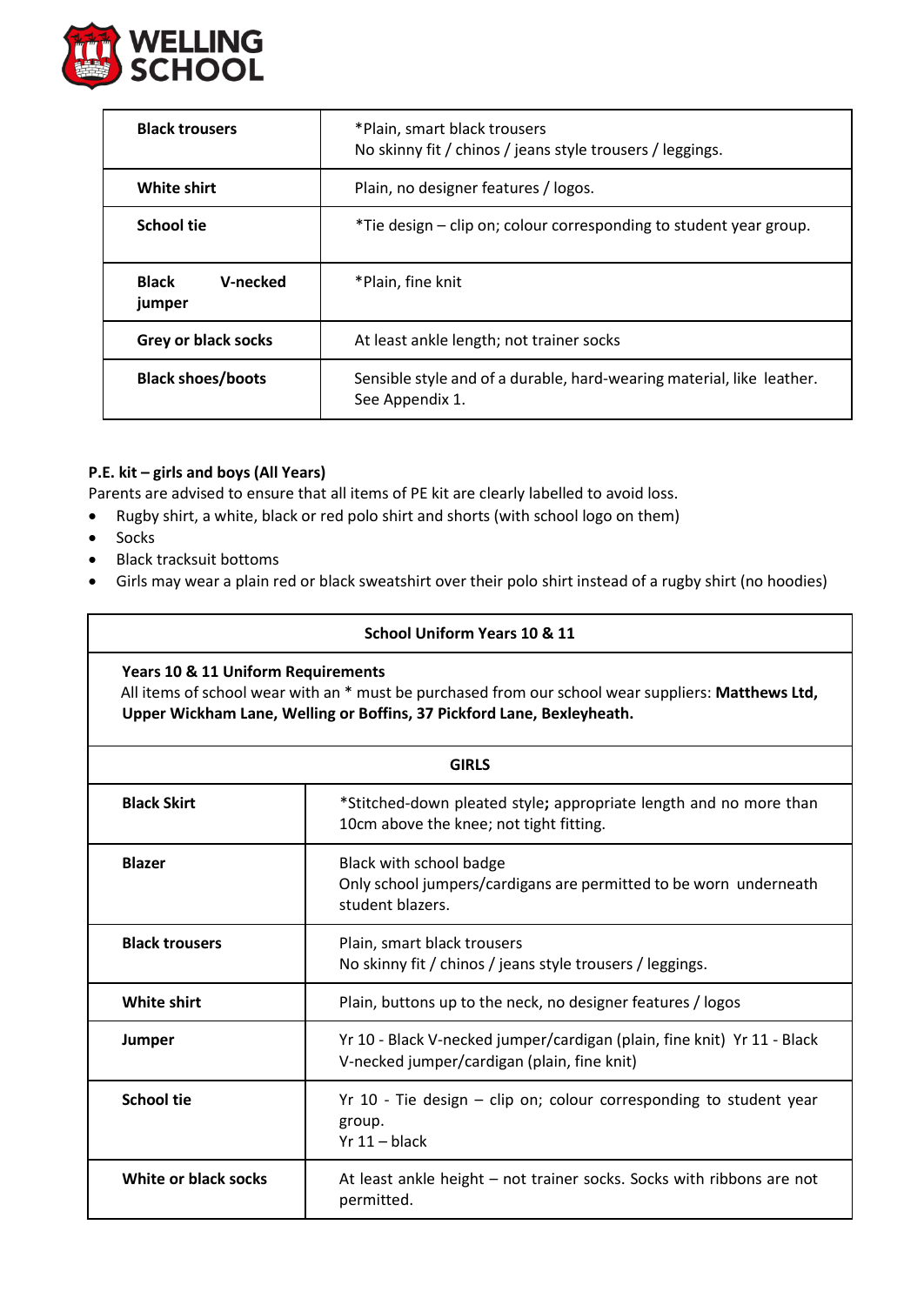

| <b>Black tights</b>      | At least 40 denier; no leggings                                                                                       |  |
|--------------------------|-----------------------------------------------------------------------------------------------------------------------|--|
| <b>Black shoes/boots</b> | Sensible style and of a durable, hard-wearing material, like leather.                                                 |  |
| <b>Outdoor coat</b>      | Single colour, no designer features / logos.                                                                          |  |
| <b>BOYS</b>              |                                                                                                                       |  |
| <b>Black trousers</b>    | *Plain, smart black trousers<br>No skinny fit / chinos / jeans style trousers / leggings.                             |  |
| <b>White shirt</b>       | Plain, buttons up to the neck, no designer features / logos                                                           |  |
| <b>School tie</b>        | Yr 10 - clip on red with green stripes<br>$Yr 11 - black$                                                             |  |
| <b>Blazer</b>            | *School badge stitched on top left pocket, only school jumpers are<br>permitted to be worn underneath student blazers |  |
| <b>Black shoes/boots</b> | Sensible style and of a durable, hard-wearing material, like leather.<br>See Appendix 1.                              |  |
| <b>Outdoor coat</b>      | Single colour, no designer features / logos                                                                           |  |

#### **Please note**

Students should only wear full school uniform and an appropriate outdoor coat as defined above. On entering the school buildings, outdoor hats and hoods must be removed.

**Ties** - each year group will take their tie colour with them until Year 11 when black ties are worn.

The following items are **NOT** part of the uniform and are not permitted on school site:

- Trainers/Converse/plimsolls/canvas shoes or knee-high boots
- Hooded sweatshirts/hoodies/zip-up tracksuit tops
- Denim/leather jackets or non-uniform cardigans/jumpers
- Baseball caps, woolly hats, durags
- Colourful coats with logos / faux fur coats or jackets

### **The above list is not exhaustive and what is deemed acceptable is at the discretion of the school.**

#### **Make up**

Make-up should be discreet only as judged by the staff of Welling School. Students are not to wear false eyelashes or false nails. These are particularly dangerous when students are playing sport. Students will be asked to remove these by members of staff if they are worn.

#### **Jewellery**

A watch; stud earrings; one discrete ring; studs only should be worn for any other piercings, e.g. facial. *Please note: the school will accept no responsibility for injuries or recompense for loss incurred by jewellery being worn by students.* 

#### **Headscarves / Hijabs**

Headscarves / hijabs should be plain and in school colours, e.g black or red.

#### **Basic equipment – required for every lesson**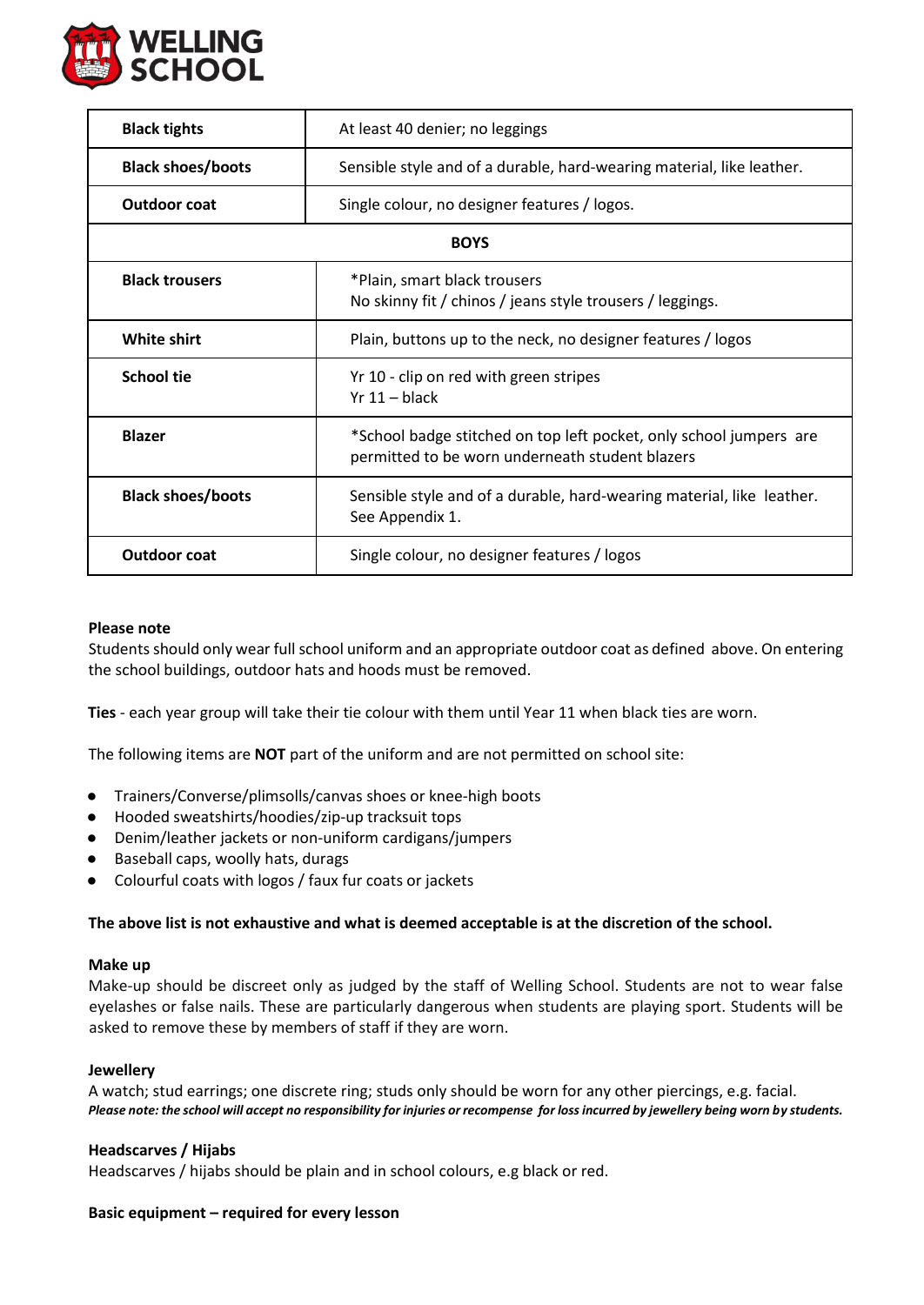

All students must bring a sensible school bag every day no smaller than A4 size with a pencil case containing black or blue pen, pencils (HB and B), a 30cm ruler (graduated in millimetres), coloured pencils, rubber, a pencil sharpener and a scientific calculator for Maths.

| POST SIXTEEN DRESS CODE |  |
|-------------------------|--|
|                         |  |

| <b>Girls' Business Dress</b>                                                                                                                                                                                                                                                                                                                                                                                                                                                                                                                                                                                                                                                   |                                                                                              |  |
|--------------------------------------------------------------------------------------------------------------------------------------------------------------------------------------------------------------------------------------------------------------------------------------------------------------------------------------------------------------------------------------------------------------------------------------------------------------------------------------------------------------------------------------------------------------------------------------------------------------------------------------------------------------------------------|----------------------------------------------------------------------------------------------|--|
| Skirt (no Body Con<br>material)                                                                                                                                                                                                                                                                                                                                                                                                                                                                                                                                                                                                                                                | Appropriate length as decided by a senior member of staff; not<br>tight fitting.             |  |
| Shirt/Blouse                                                                                                                                                                                                                                                                                                                                                                                                                                                                                                                                                                                                                                                                   | Shirt/Blouse (no polo shirts allowed).                                                       |  |
| <b>Work Shoes</b>                                                                                                                                                                                                                                                                                                                                                                                                                                                                                                                                                                                                                                                              | Heels must be suitable for the work place                                                    |  |
| <b>Trousers</b>                                                                                                                                                                                                                                                                                                                                                                                                                                                                                                                                                                                                                                                                | Smart style suitable for the work place.<br>No skinny fit / jeans style trousers / leggings. |  |
| <b>Optional</b>                                                                                                                                                                                                                                                                                                                                                                                                                                                                                                                                                                                                                                                                | Smart jacket.                                                                                |  |
| <b>Boys' Business Dress</b>                                                                                                                                                                                                                                                                                                                                                                                                                                                                                                                                                                                                                                                    |                                                                                              |  |
| <b>Shirt</b>                                                                                                                                                                                                                                                                                                                                                                                                                                                                                                                                                                                                                                                                   | No polo shirts allowed.                                                                      |  |
| <b>Trousers</b>                                                                                                                                                                                                                                                                                                                                                                                                                                                                                                                                                                                                                                                                | Smart trousers (smart chinos allowed).<br>No skinny fit / jeans style trousers / leggings.   |  |
| <b>Tie</b>                                                                                                                                                                                                                                                                                                                                                                                                                                                                                                                                                                                                                                                                     |                                                                                              |  |
| <b>Shoes</b>                                                                                                                                                                                                                                                                                                                                                                                                                                                                                                                                                                                                                                                                   | Work shoes                                                                                   |  |
| <b>Optional</b>                                                                                                                                                                                                                                                                                                                                                                                                                                                                                                                                                                                                                                                                | Smart jacket.                                                                                |  |
| Jeans, leggings, espadrilles, trainers or canvas shoes, shorts, vest tops, tops revealing the midriff or<br>bra straps, hoodies and baseball caps are not permitted. Make-up should be discrete only as judged<br>$\mathcal{L} = \mathcal{L} = \mathcal{L} = \mathcal{L} = \mathcal{L} = \mathcal{L} = \mathcal{L} = \mathcal{L} = \mathcal{L} = \mathcal{L} = \mathcal{L} = \mathcal{L} = \mathcal{L} = \mathcal{L} = \mathcal{L} = \mathcal{L} = \mathcal{L} = \mathcal{L} = \mathcal{L} = \mathcal{L} = \mathcal{L} = \mathcal{L} = \mathcal{L} = \mathcal{L} = \mathcal{L} = \mathcal{L} = \mathcal{L} = \mathcal{L} = \mathcal{L} = \mathcal{L} = \mathcal{L} = \mathcal$ |                                                                                              |  |

by the staff of Welling School. If students do not adhere to the dress policy, they will be expected to return home to change and parents will be notified before a student leaves the school site.

## **Key Stages 3 & 4**

Students who arrive in incorrect uniform will be sent home to change. Where this cannot be accommodated by parents/carers, spare uniform will be provided by the school for the day. Students without correct uniform will be placed in the Refocus Room until the situation has been resolved, regardless of the reason. No student with incorrect uniform will be allowed into lessons.

Any student sent home to change will be expected to immediately return back to school, otherwise the school will consider the absence to be unauthorised.

## **The wearing of facial coverings**

Face coverings should be worn by students and staff in school communal spaces, outside of classrooms, where social distancing cannot be maintained.

● Students must bring their own new disposable masks or clean reusable mask each day to ensure minimal risk of infection being brought into a school.

- All face masks must be worn properly, covering the mouth and nose.
- They must be put on and removed properly without touching the front of the mask and stored in a sealable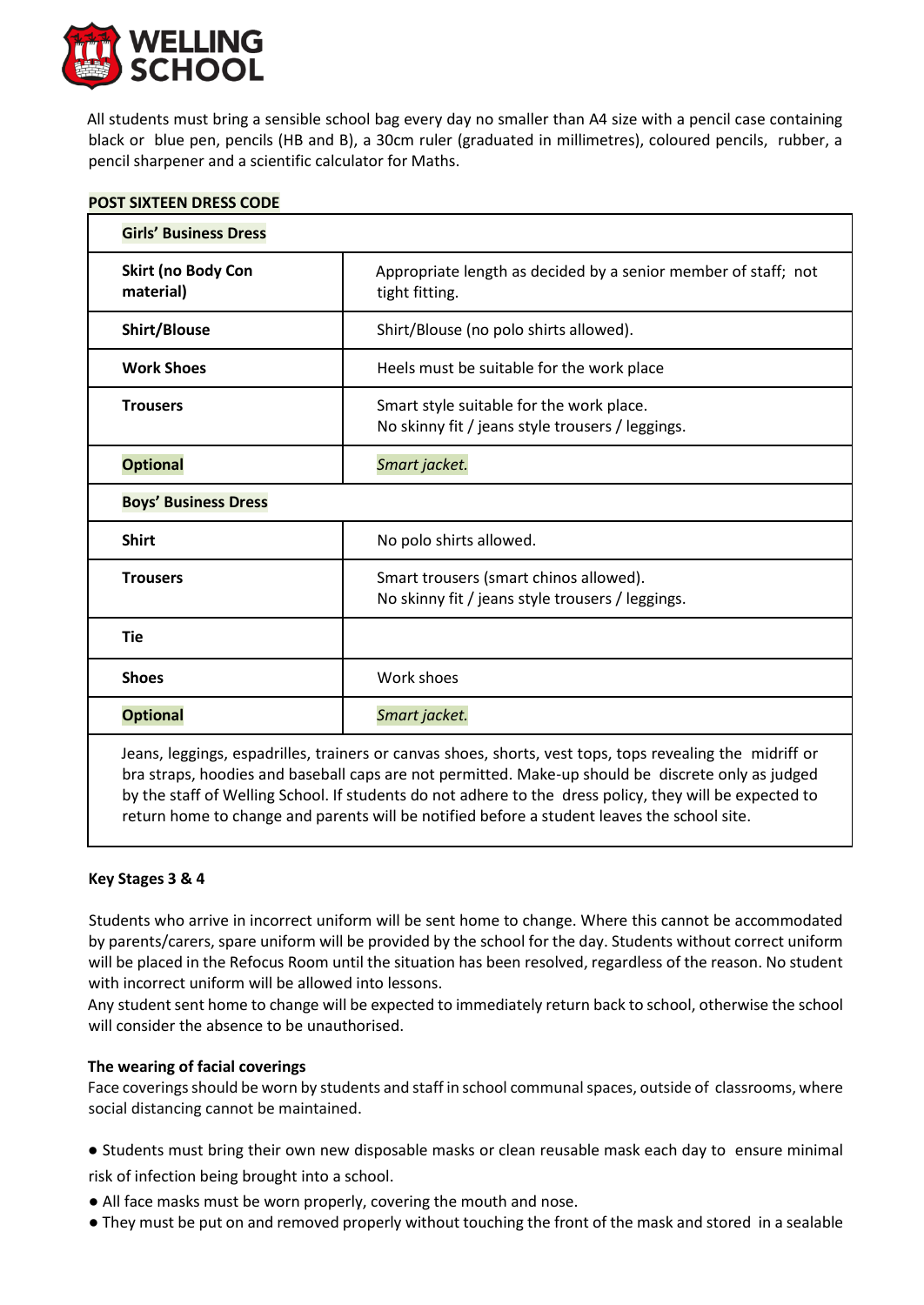

plastic bag (such as a sandwich bag) when not being worn, for example when eating food.

● Students must clean their hands thoroughly before putting on and when removing a face mask within the school building, either washing their hands or using hand sanitiser.

● The disposable face masks must be disposed of in the specific bins provided by the school. ● Face masks must be a plain colour and no designs are allowed.

In class, students should not wear face coverings, unless there is a specific reason.

Any student arriving at school on public transport or school transport must remove the face mask or face covering worn for travelling before they enter the school and clean their hands either by washing them or using hand sanitiser. This is to prevent introducing potential infection from close contact on transport into the school setting.

In continuing to wear a face mask for parts of the school day, an additional new disposable mask or additional clean reusable mask will also be required, not the same face mask / covering they have used on the transport. Masks must be kept in separate sealable plastic bags during the day and not mixed. Reusable masks should be thoroughly washed in soap and water at the end of each day.

The Government guidance for the use of face coverings in schools is based on the recommendation from Public Health England that states:

*"During the national restrictions, face coverings should be worn by students and staff in secondary schools and further education colleges in communal spaces, outside of classrooms, where social distancing cannot be maintained.*

*The guidance is clear that primary school children do not need to wear face coverings, and older children and young people with special educational needs or disabilities may be exempt from wearing them, depending on their need."*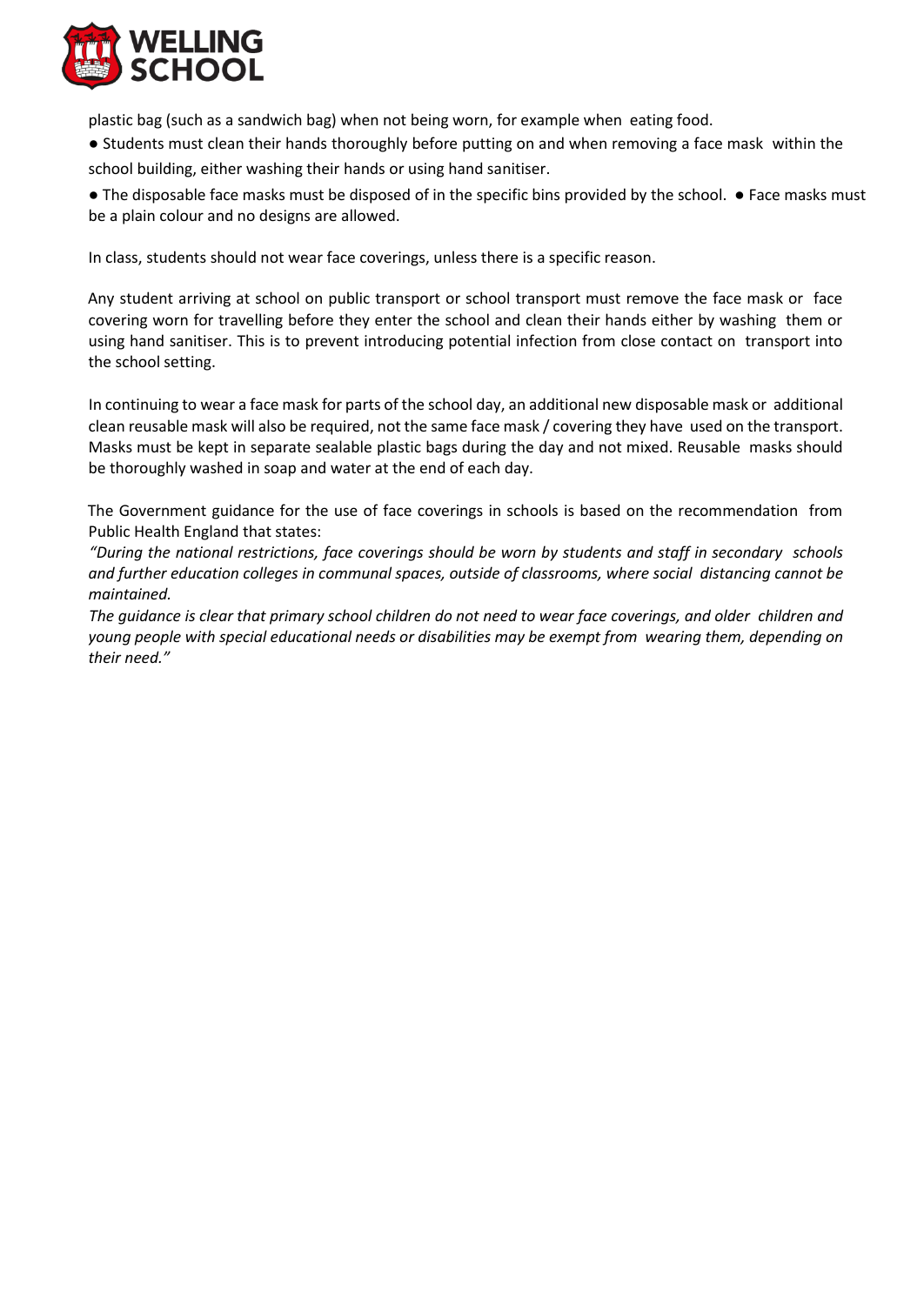

## **Appendix 1: Acceptable School Shoes and coats**

All students at Welling School are expected to wear black school shoes. Trainers or canvas pumps are not acceptable. Any student not wearing correct footwear will be issued with a pair of school shoes or sent home to correct their uniform.

The only exception to this if:

● A student has a note from his parents explaining the reason. **In such cases, students will be educated out of circulation for the day.**

● A student has a medical issue that prevents them from wearing appropriate school shoes and they have a medical note from a doctor. They need to present this to their Head of Year who will then provide a note confirming that due to medical issues they do not need to wear school shoes.

If any parents are unable to purchase appropriate shoes for school due to financial constraints, please contact your son/daughter's Head of Year. In this instance and to comply with the Uniform Policy, the school may loan your son/daughter a pair of shoes for the interim period.

## **Examples of Acceptable Footwear**